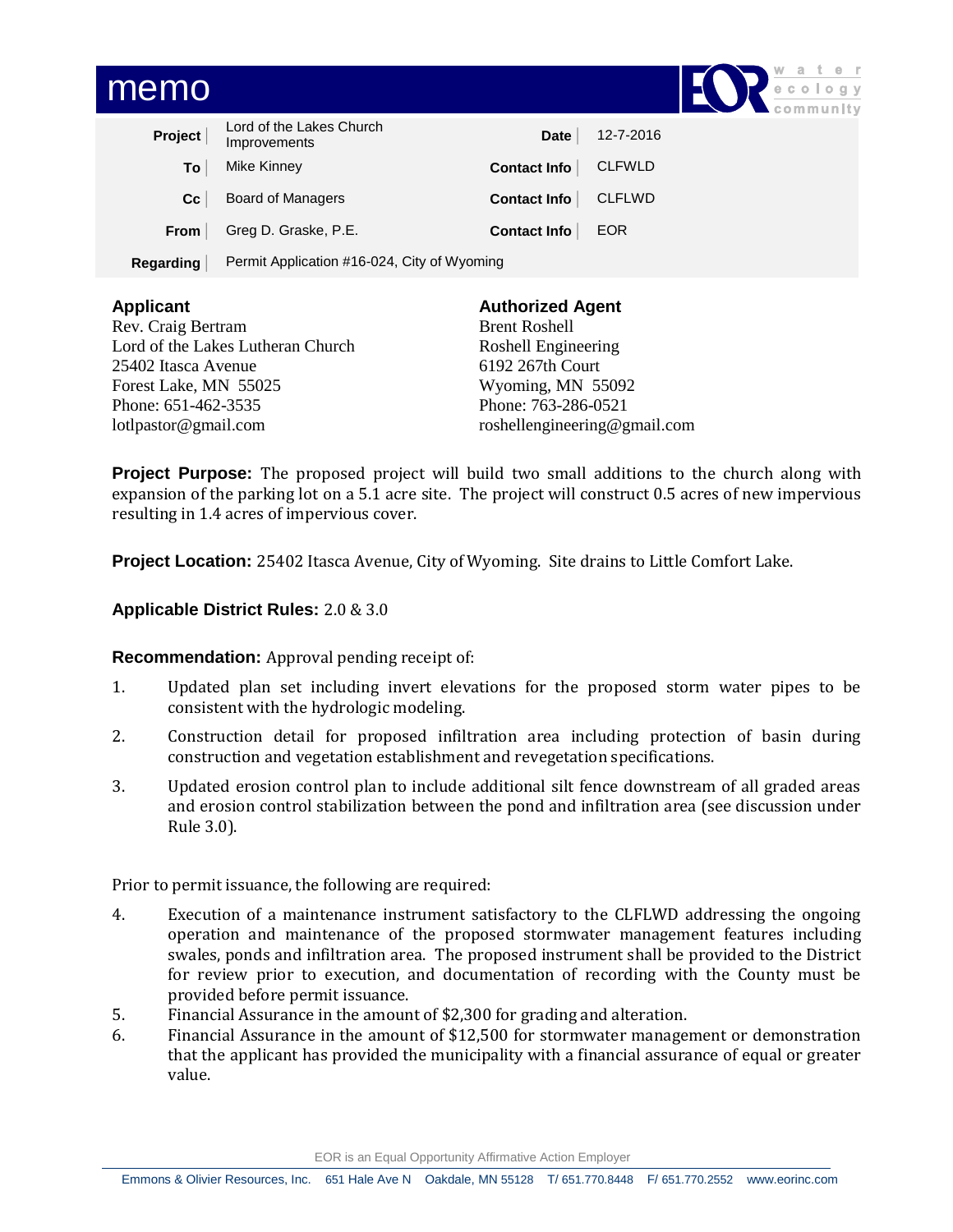Stipulations of Permit:

7. Submittal of as-built survey including stormwater pipes and stormwater treatment facilities.

# **Rule 2.0: Stormwater Management**

The proposed project meets the District's Stormwater Management standards. The site drains south through roadside ditches to Little Comfort Lake. The proposed project includes two small additions to the existing church along with expanded parking facilities. Stormwater treatment is proposed via a swale, two retention ponds and an infiltration bench. Soil borings have been taken on the site and indicate a mix of clay and sandy soils. The proposed infiltration area has been placed at a location that has soils conducive for infiltration. Under pre-development conditions the site generates approximately 0.078 acre-feet of runoff. Under proposed conditions the site will discharge approximately 0.066 acre-feet of runoff. The site meets District volume control requirements. The proposed facilities also meet rate control for the 2, 10, and 100-year events.

| Conditions     | 2-year | 10-year | 100-year |
|----------------|--------|---------|----------|
| Existing (cfs) | 0.61   | 1.15    | 4.67     |
| Proposed (cfs) | 0.17   | 0.44    | 2.61     |

Rate Control Summary

Under developed conditions the site generates 2.13 lbs/year of phosphorous loading. District rules require a decrease of 50% for developed sites. Assuming a conservative 60% removal for the drainage area routed to the proposed BMPS the site will generate 0.91 lbs/year thereby meeting the District's water quality treatment requirements.

The proposed buildings will be slab on grade. The proposed low floor elevations of 915.35 and 915.7 meet District freeboard requirements over the proposed basins.

Construction plan notes have been provided indicating that stormwater management facilities required for compliance with Rule 2.0 will be constructed contemporaneous to the work.

The submitted grading plan does not include storm water pipe inverts. The plans should be updated to include inverts consistent with the proposed modeling. A construction detail for the proposed infiltration area including protection of basin during construction and vegetation establishment, and revegetation specifications should also be submitted.

# **Rule 3.0: Erosion Control**

The proposed project includes a construction entrance, perimeter silt fence, riprap at stormwater pipe outflows, revegetation specifications and an implementation schedule. The applicant has also submitted a draft Storm Water Pollution Prevention Plan (SWPPP). Although some silt fence has been incorporated there is no perimeter control called out around the new building additions or around the proposed basins. Also it is recommended that some sort of stabilization (such as a reinforced turf mat) be placed between the infiltration area and the stormwater basin in order to prevent erosion and

Emmons & Olivier Resources, Inc.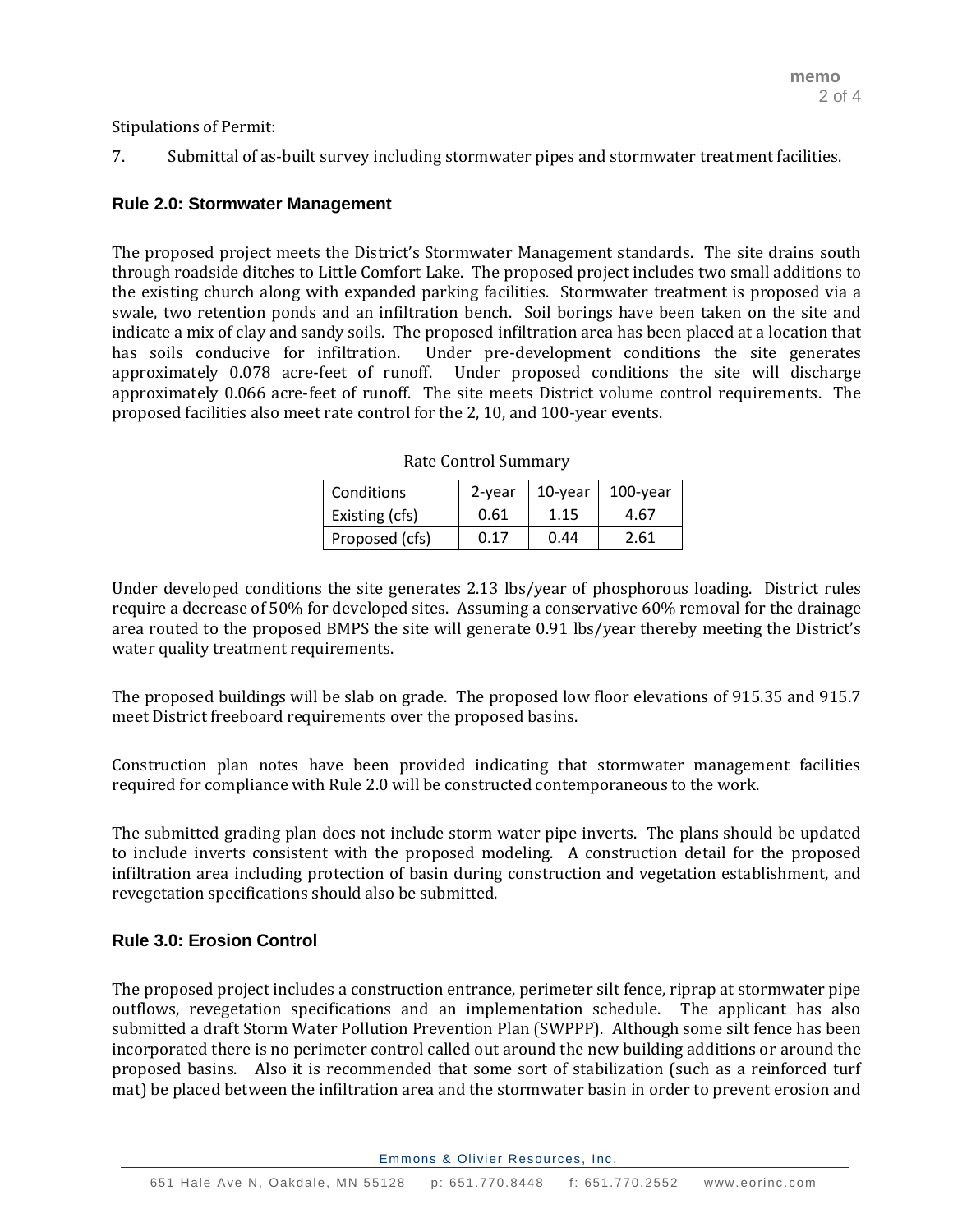to maintain a fixed overflow elevation. Additional perimeter control downstream of all graded areas and stabilization measures are required.

### **Rule 4.0: Lake, Stream, and Wetland Buffer Requirements**

The proposed project does not trigger this rule; a subdivision was not proposed and no municipal rezoning or variance was required for this project.

### **Rule 5.0: Shoreline and Streambank Alterations**

The proposed project does not trigger this rule; a DNR general permit excusing property owners who hold a District permit is not in effect.

### **Rule 6.0: Watercourse and Basin Crossings**

The proposed project does not trigger this rule; no roadways, utilities, or water control structures are proposed in the bed of District waterbodies.

### **Rule 7.0: Floodplain and Drainage Alterations**

The proposed project does not trigger this rule; Wyoming has a state-approved floodplain ordinance.

### **Rule 8.0: Wetland Management**

The proposed project does not trigger this rule; the District is not the LGU for wetland impacts.

### **Rule 9.0: Fees**

The fees required for the proposed project are the \$10 application fee and \$4,250 for the permit review and inspection deposit. The required fees have been submitted.

### **Rule 10.0: Financial Assurances**

The financial assurances required for the proposed project are \$2,300 for grading and alteration and \$12,500 for stormwater management. A financial assurance to CLFLWD for stormwater management facilities is not needed if the applicant demonstrates that the applicant has provided the municipality with a financial assurance for the facility of equal or greater value.

### **Rule 11.0: Variances**

The proposed project does not request a variance.

### **Submittals Received**

The following submittals were received and reviewed as the basis for this permit application review:

- 1. Application, received November 15, 2016, prepared November 14, 2016, prepared by Roshell Engineering.
- 2. Application fee of \$10, received November 15, 2016.
- 3. Permit review and inspection deposit of \$4,250, received November 15, 2016.

Emmons & Olivier Resources, Inc.